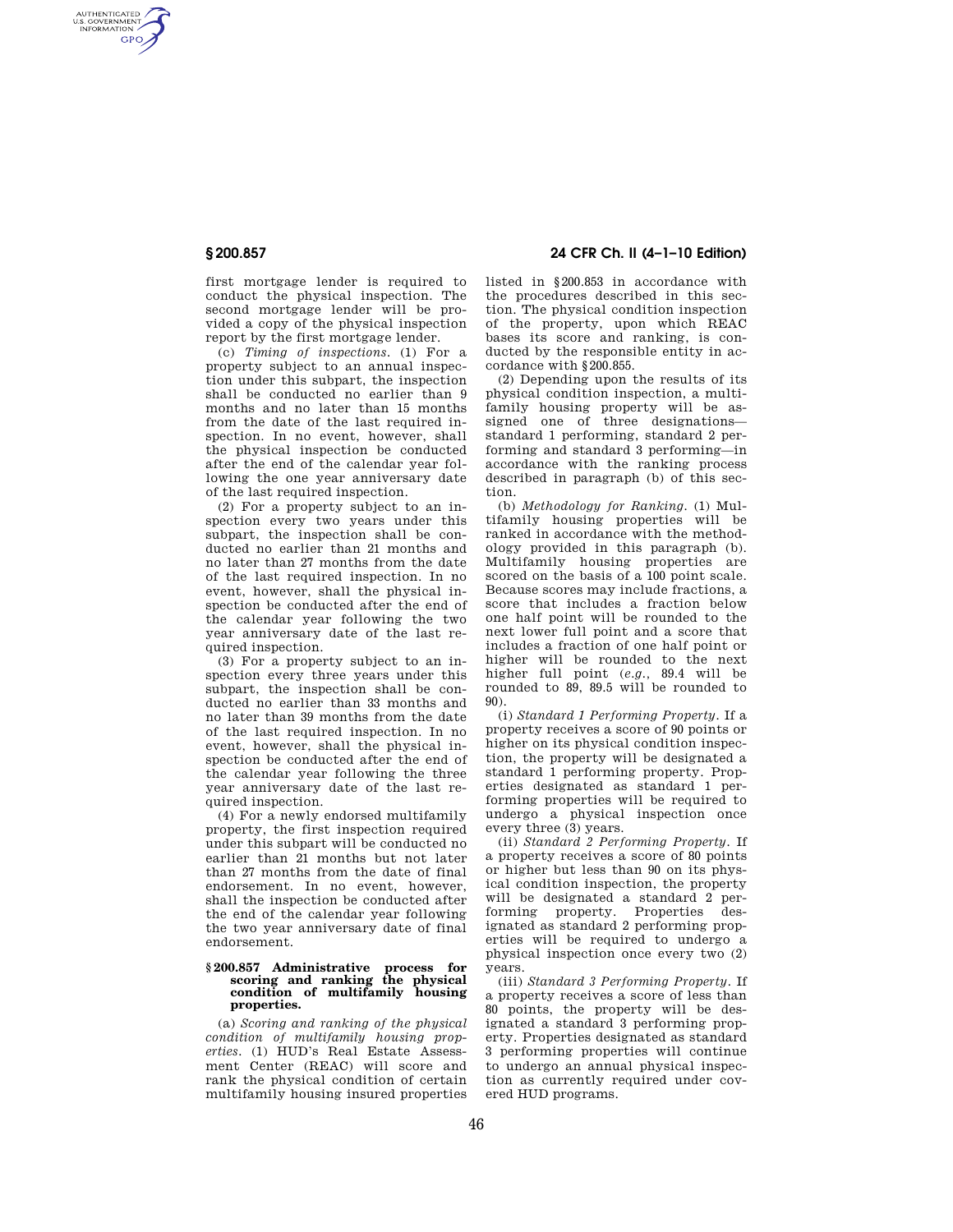# **Office of Assistant Secretary for Housing, HUD § 200.857**

(2) Owners of multifamily housing properties scoring in a standard 1 or standard 2 range which have been cited by the REAC as having a Exigent Health and Safety (EHS) deficiency(s) must resolve the deficiency(s), as required by paragraph  $(c)(2)$  of this section, to be classified as standard 1 and standard 2 properties.

(3) Regardless of the performance designation assigned to an owner's property, an owner is obligated to maintain its property in accordance with HUD's uniform physical condition standards as required by 24 CFR part 5, subpart G, the Regulatory Agreement and/or the Housing Assistance Payment (HAP) Contract. Good management principles require an owner to conduct routine inspections of its projects, develop improvement plans, and again, maintain its property to meet the standard of decent, safe, sanitary and in good repair.

(c) *Owner's review of physical inspection report and identification of objectively verifiable and material error.* (1) Upon completion of a physical inspection of a multifamily housing property, the REAC will provide the owner or owner's representative, on the date of the physical inspection, notice of any items classified as EHS deficiencies. REAC also will provide the owner with the entire physical inspection report (electronically through the internet or by mail approximately 10 working days from the date of the report), which provides the physical inspection results and other information relevant to the inspection, including any items classified as EHS deficiencies and already provided to the owner, on the date of the inspection (EHS deficiencies are relayed by the inspector on the date of the inspection).

(2) The owner must carefully review the physical inspection report, particularly those items classified as EHS. The owner is also responsible for conducting its own survey of the total project based on the REAC's physical inspection findings. The owner must mitigate all EHS items immediately, and the owner must file a written report with the applicable Multifamily Hub Director within 3 business days of the date of the inspection, which is the date the owner was provided with the

EHS notice. The report filed by the owner must provide a certification and reasonable evidence that the EHS items have been resolved.

(3) If, following review of the physical inspection results and score, the owner reasonably believes that an objectively verifiable and material error (or errors) occurred in the inspection, which, if corrected, will result in a significant improvement in the property's overall score (''significant improvement'' is defined in paragraph  $(d)(4)$  of this section), the owner may submit a written request for a technical review. The technical review request must be received in writing no later than 30 calendar days (as established by the postmark, if applicable) from the date the physical inspection results are transmitted to the owner by REAC, whether the results and score are transmitted to the owner via the Internet or by hard copy via certified mail.

(d) *Technical review of physical inspection results*. A request for a technical review of physical inspection results must be submitted in writing to REAC and must be received by REAC no later than the 30th calendar day, as applicable under paragraph  $(c)(3)$  of this section, following submission of the physical inspection report to the owner, as provided in paragraph (c)(1) of this section.

(1) *Request for technical review.* The request must be accompanied by the owner's reasonable evidence that an objectively verifiable and material error (or errors) occurred which if corrected will result in a significant improvement in the overall score of the owner's property. A technical review of physical inspection results will not be conducted based on conditions that were corrected subsequent to the inspection. Upon receipt of this request from the owner, the REAC will review the physical inspection and the owner's evidence. If the REAC's review determines that an objectively verifiable and material error (or errors) has been documented and that it is likely to result in a significant improvement in the property's overall score, the REAC will take one or a combination of the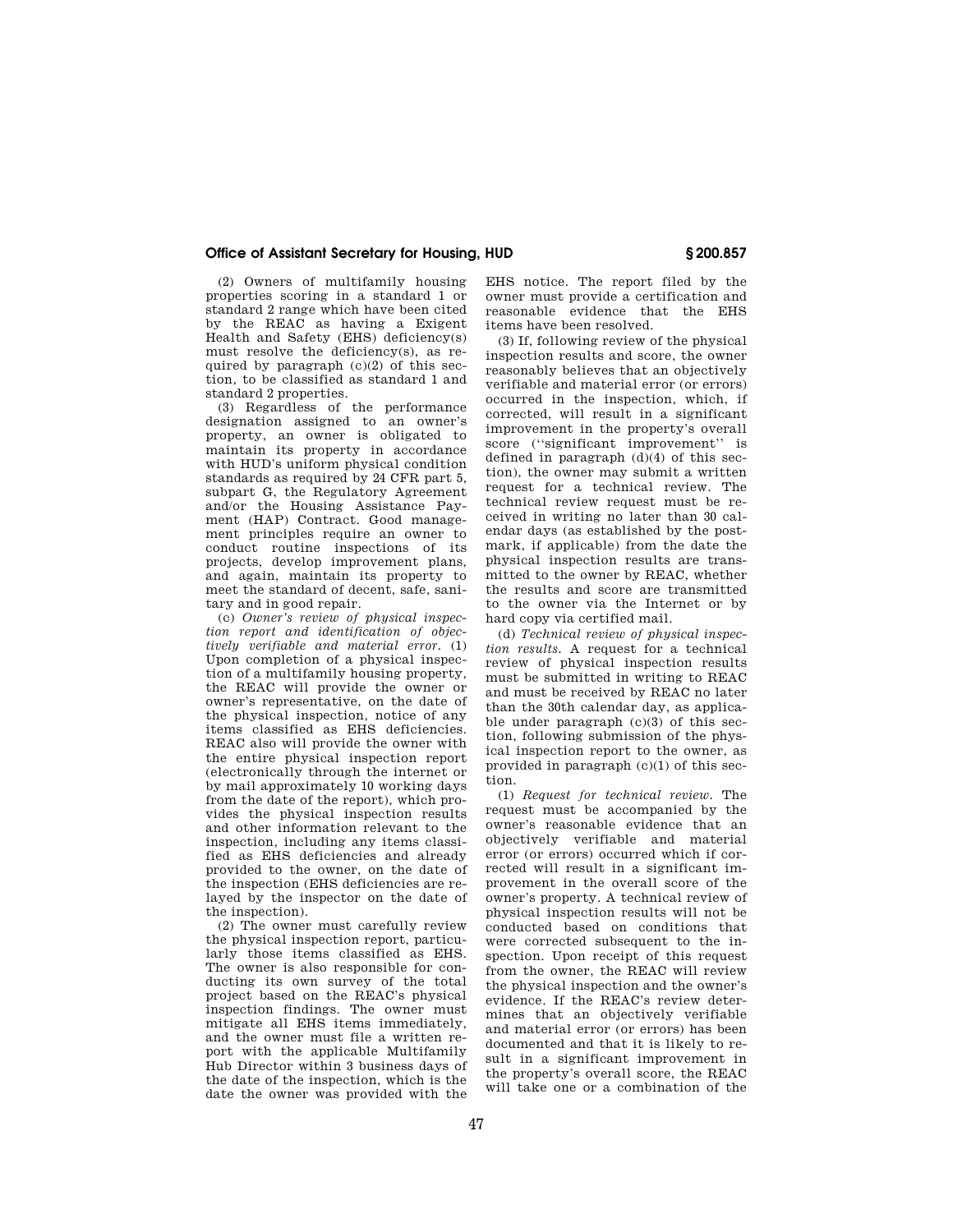following actions: undertake a new inspection; correct the original inspection; or issue a new physical condition score.

(2) *Burden of proof that error occurred rests with owner.* The burden of proof rests with the owner to demonstrate that an objectively verifiable and material error (or errors) occurred in the REAC's inspection through submission of evidence, which if corrected will result in a significant improvement in the property's overall score. To support its request for a technical review of the physical inspection results, the owner may submit photographic evidence, written material from an objective source such as a local fire marshal or building code official, or other similar evidence.

(3) *Material errors.* An objectively verifiable material error must be present to allow for a technical review of physical inspection results. Material errors are those that exhibit specific characteristics and meet specific thresholds. The three types of material errors are as follows.

(i) *Building data error.* A building data error occurs if the inspection includes the wrong building or a building that was not owned by the property, including common or site areas that were not a part of the property. Incorrect building data that does not affect the score, such as the address, building name, year built, etc., would not be considered material, but is of great interest to HUD and will be corrected upon notice to the REAC.

(ii) *Unit count error.* A unit count error occurs if the total number of units considered in scoring is incorrect. Since scoring uses total units, the REAC will examine instances where the participant can provide evidence that the total units used is incorrect.

(iii) *A non-existent deficiency error.* A non-existent deficiency error occurs if the inspection cites a deficiency that does not exist.

(4) *Significant improvement.* Significant improvement refers to the correction of a material error, asserted by the owner, which causes the score for the owner's property to cross an administratively significant threshold (for example, the property would be redesignated from standard 3 performing

**§ 200.857 24 CFR Ch. II (4–1–10 Edition)** 

to standard 2 performing or from standard 2 performing to standard 1 performing), or to result in an increase of 10 points or more.

(5) *Determining whether material error occurred and what action is warranted.*  Upon receipt of the owner's request for technical review of a property's physical inspection results, the REAC will evaluate the owner's property file and the evidence provided by the owner that an objectively verifiable and material error occurred which, if corrected, would result in a significant improvement in the property's overall score. If the REAC's evaluation determines that an objectively verifiable and material error (or errors) has been reasonably documented by the owner and if corrected would result in a significant improvement in the property's overall score, then the REAC shall take one or a combination of the following actions:

(i) Undertake a new inspection;

(ii) Correct the inspection report; or (iii) Issue a new physical condition

score.

(6) *Responsibility for the cost of a new inspection.* If a new inspection is undertaken by the REAC and the new inspection score results in a significant improvement in the property's overall score, then HUD shall bear the expense of the new inspection. If no significant improvement occurs, then the owner must bear the expense of the new inspection. The inspection cost of a new inspection, if paid by the owner, is not a valid project operating expense. The new inspection score will be considered the final score.

(e) *Adjustment of physical condition score based on considerations other than technical review and reinspection.* (1) Under certain circumstances, HUD may find it appropriate to review the results of a physical inspection which are anomalous or have an incorrect result due to facts and circumstances affecting the inspected property which are not reflected in the inspection or reflected inappropriately in the inspection. These circumstances include, but are not necessarily limited to, inconsistencies between local code requirements and the HUD physical inspection protocol; conditions which are permitted by variance or license or which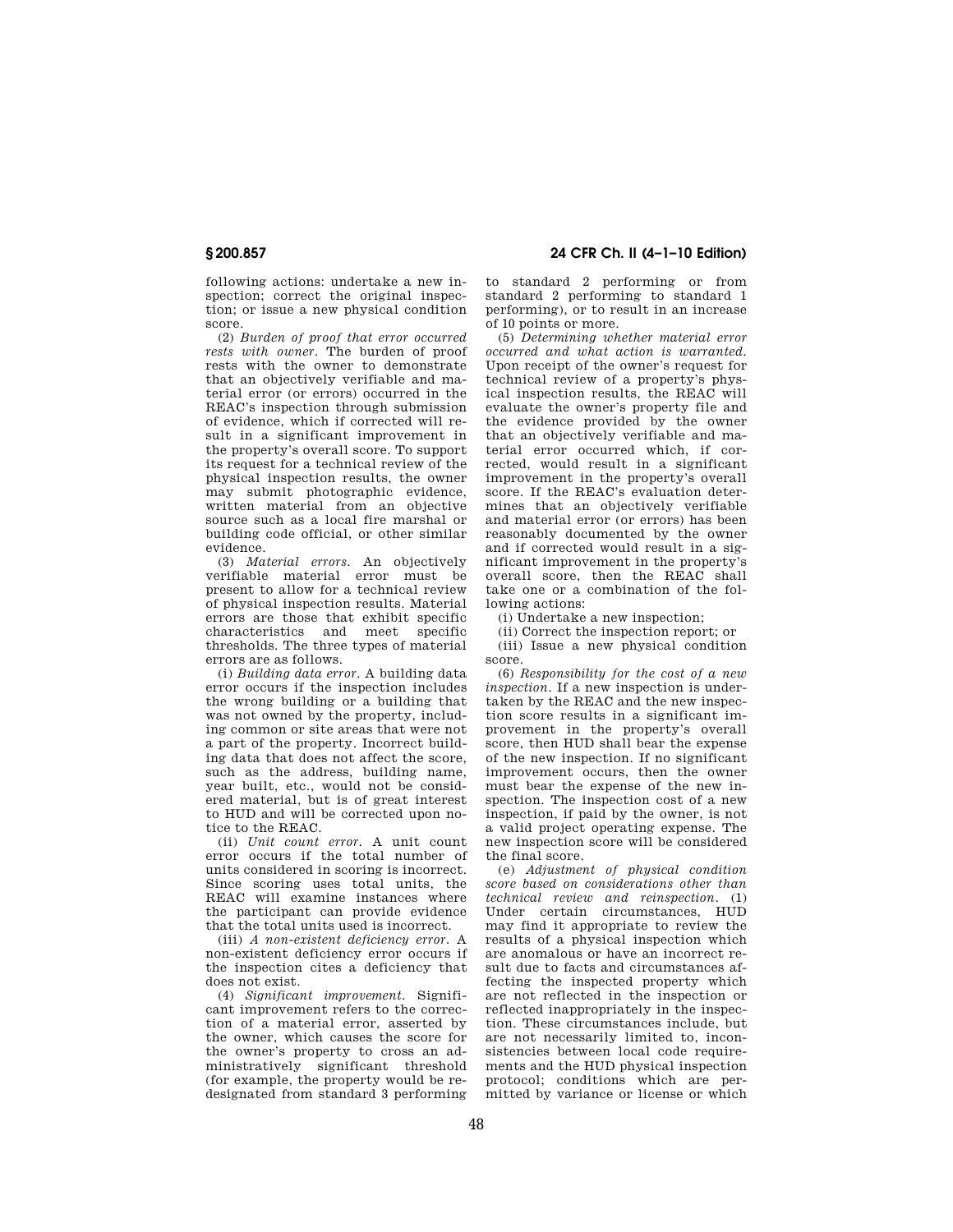## **Office of Assistant Secretary for Housing, HUD § 200.857**

are preexisting physical features nonconformities and are inconsistent with the HUD physical condition protocol; or cases where the owner has been scored for elements (*e.g.,* roads, sidewalks, mail boxes, resident owned appliances, etc.) that it does not own and is not responsible for maintaining.

(2) To seek a score adjustment on the basis of these circumstances as provided in paragraph (e) of this section, the owner must submit a request for an adjustment to REAC with appropriate proof of the circumstances that resulted in the incorrect physical conditions results. This process may result in a reinspection and/or rescoring of the inspection after review and approval of the owner's submission of appropriate proof of the anomalous or inappropriate application.

(3) An owner may submit the request for this adjustment to REAC either prior to or after the physical inspection has been concluded. If the owner submits a request for adjustment after the physical inspection has been concluded, the owner must submit its request to REAC within 45 days following the submission of the physical inspection report, as provided in paragraph (c)(1) of this section. HUD may, but is not required to review a request made after this period has expired.

(4) This adjustment process, provided in this paragraph (g), may result in a reinspection and/or rescoring of the inspection after review and approval of the owner's submission of appropriate proof of the anomalous or inappropriate application.

(f) *Issuance of final score and publication of score.* (1) The physical condition score of the property is the final score if the owner files no request for technical review, as provided in paragraph (c) of this section, or for other adjustment of the physical condition score, as provided in paragraph (e) of this section. If the owner files a request for technical review or score adjustments in accordance with paragraphs (c) and (e) of this section, the final physical condition score is the score issued by HUD after any adjustments are determined necessary and made by HUD at the conclusion of these processes.

(2) HUD will make public the final scores of the owners through posting

on HUD's internet site, or through FEDERAL REGISTER publication or other appropriate means.

(g) *Owner's responsibility to notify residents of inspection; and availability of documents to residents*—(1) *Notification to residents.* An owner must notify its residents of any planned physical inspections of their units or the housing development generally.

(2) *Availability of documents for review.*  Once the technical review and database adjustment periods have expired, as provided in paragraphs (d) and (e) of this section, respectively, the owner must make its physical inspection report and all related documents available to its residents during regular business hours upon reasonable request for review and copying. Related documents include the owner's survey plan, plan of correction, certification and related correspondence.

(i) Once the owner's final physical condition score is issued and published, the owner must make any additional information, such as the results of any reinspection, appeal requests, available for review and copying by its residents upon reasonable request during regular business hours.

(ii) The owner must maintain the documents related to the physical inspection of the property, as described in this paragraph (g)(2), available for review by residents for a period of 60 days from the date of submission to the owner of the physical condition score for the property in which the residents reside.

(3) The owner must post a notice to the residents in the owner's management office and on any bulletin boards in all common areas that advises residents of the availability of the materials described in paragraphs (g)(2) of this section. The notice should include the name, address and telephone number of the HUD Project Manager.

(4) Residents are encouraged to comment on this information provided by the owners and submit any comments directly to the applicable Field Office. Should residents discover the owner provided HUD with a false certification during the review they are encouraged to notify the Hub or Program Center where appropriate inquiry and action will be taken.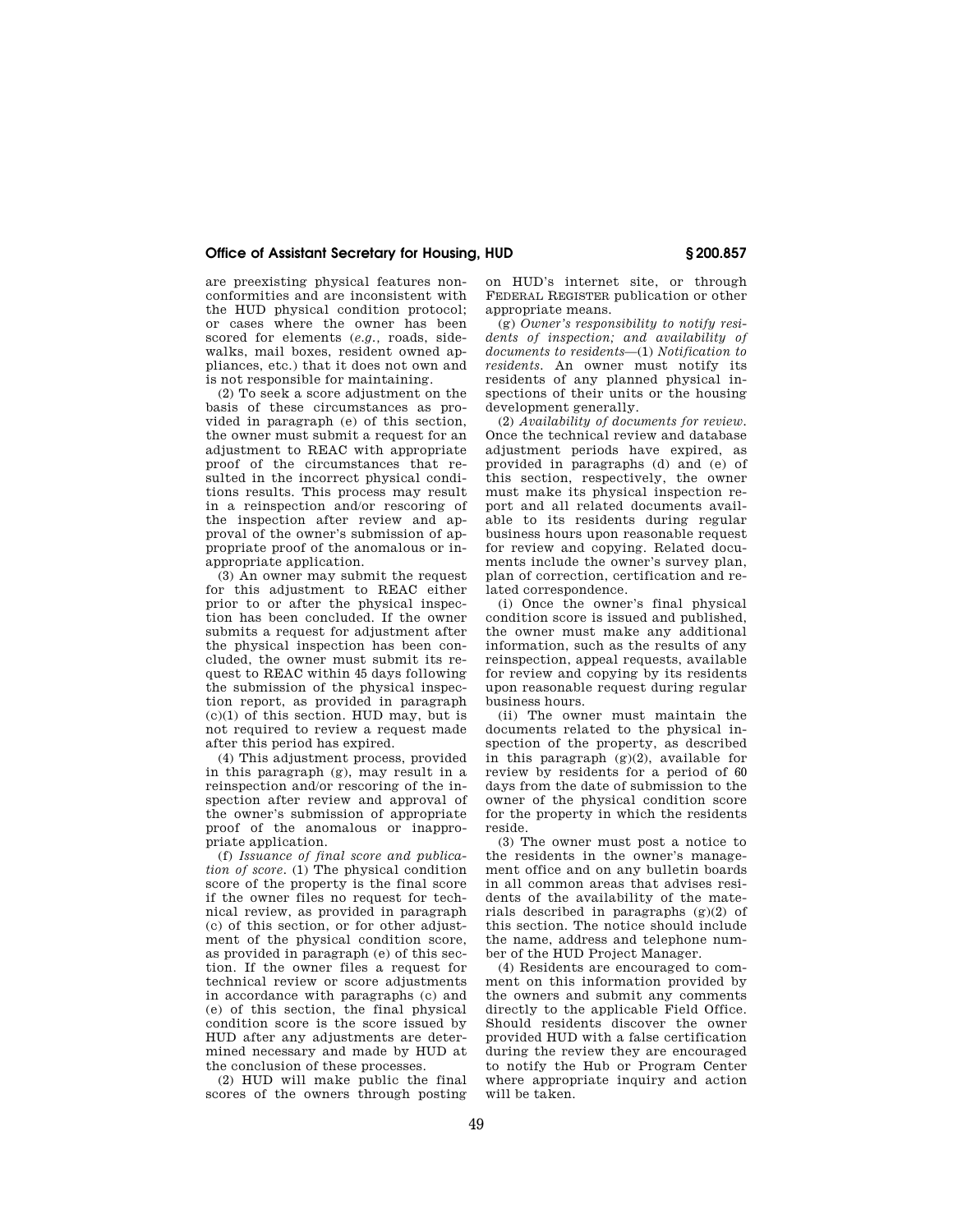(h) *Administrative review of properties.*  The file of a multifamily property that receives a score of 30 points or less on its physical condition inspection will be referred to HUD's Departmental Enforcement Center (DEC) for evaluation. The files of any of the multifamily housing properties may be submitted to the DEC or to the appropriate HUD Multifamily Hub Director (MFD) for evaluation, or both, at the discretion of the Office of Housing.

(1) *Notification to owner of submission of property file to the MFD and DEC.* The Department will provide for notification to the owner that the file on the owner's property is being submitted to the MFD and/or the DEC for evaluation. The notification will be provided at the time the REAC issues the physical inspection report to the owner or at such other time as a referral occurs.

(2) *30–Day period for owner to provide the DEC with supporting and relevant information and documentation.* The owner has 30 calendar days, from the date of the REAC notification to the owner, to provide comments, proposals, or any other information to the DEC which will assist the MFD and DEC in conducting a comprehensive evaluation of the property. A proposal provided by an owner may include the owner's plan to correct deficiencies (corrective action plan). During the 30-day response time available to the owner, the DEC may encourage the owner to submit a corrective action plan. The corrective action plan, if timely submitted during the 30-day period (whether on the owner's initiative or at the request of the DEC), may serve as additional information for the DEC to consider in determining appropriate action to take at the conclusion of the evaluation period. If not submitted during the 30-day response time, a corrective action plan may be required of the owner at the conclusion of the DEC's evaluation of the property.

(3) *Evaluation of the property.* During the evaluation period, the DEC will perform an analysis of the multifamily housing property, which may include input from tenants, HUD multifamily officials, elected officials, and others as may be appropriate. Although the MFD will assist with the evaluation, for insured mortgages, the DEC will have

**§ 200.857 24 CFR Ch. II (4–1–10 Edition)** 

primary responsibility for the conclusion of the evaluation of the property after taking into consideration the input of interested parties as described in this paragraph (h)(2). The DEC's evaluation may include a site visit to the owner's property.

(4) *Continuing responsibilities of HUD Multifamily Program Offices and Mortgagee.* During the period of DEC evaluation, HUD's multifamily program offices continue to be responsible for routine asset management tasks on properties and all servicing actions (*e.g.,*  rent increase decisions, releases from reserve account approvals). In addition, during this period of evaluation, the mortgagee shall continue to carry out its duties and responsibilities with respect to the mortgage.

(i) *Enforcement action.* If, at the conclusion of the evaluation period, the DEC determines that enforcement action is appropriate, the DEC will provide notification to the owner of the DEC's decision to formally accept the property for enforcement purposes.

(1) *DEC Owner Compliance Plan.* (i) After notification to the owner of the DEC's decision, the DEC will produce a proposed action plan (DEC Compliance Plan), the purpose of which is to improve the physical condition of the owner's property, and correct any other known violations by the owner of its legal obligations. The DEC Compliance Plan will describe:

(A) The actions that will be required of the owner to correct, mitigate or eliminate identified property deficiencies, problems, hazards, and/or correct any other known violations by the owner;

(B) The period of time within which these actions must be completed; and

(C) The compliance responsibilities of the owner.

(ii) The DEC Compliance Plan will be submitted to the MFD for review and concurrence. If the MFD does not concur, the DEC Compliance Plan will be submitted to the Deputy Assistant Secretary for Housing and the Deputy Director of the DEC for review and concurrence. If the DEC Compliance Plan remains unapproved, a final decision on the plan will be made by HUD's Deputy Secretary in consultation with the